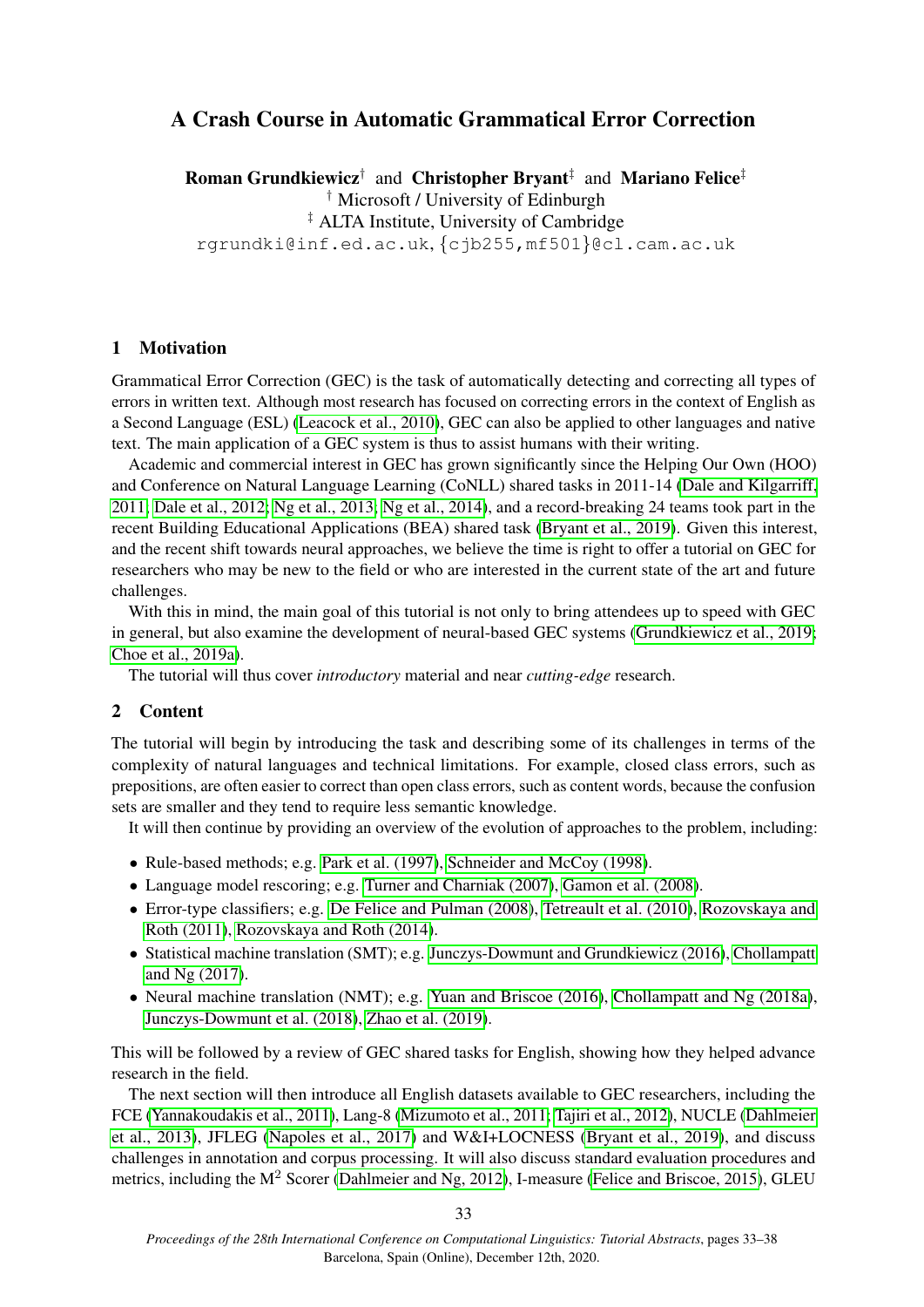[\(Napoles et al., 2016\)](#page-4-9) and ERRANT [\(Bryant et al., 2017\)](#page-3-8), and highlight their limitations [\(Grundkiewicz et](#page-4-10) [al., 2015;](#page-4-10) [Choshen and Abend, 2018;](#page-3-9) [Chollampatt and Ng, 2018b\)](#page-3-10).

After the break, the tutorial will continue by focusing on the development of state-of-the-art neural GEC systems [\(Grundkiewicz et al., 2019;](#page-4-1) [Choe et al., 2019a\)](#page-3-3). In particular, although SMT systems outperformed NMT systems for much of the past five years, a number of techniques, such as transfer learning from monolingual data, strong regularization, model ensembling, and using a large-scale language model, have closed this gap. We will also highlight the main challenges in neural GEC – data sparsity and sub-optimal decoding – and describe several proposed techniques to overcome them [\(Rei et al., 2017;](#page-5-12) [Kasewa et al., 2018;](#page-4-11) [Xie et al., 2018;](#page-5-13) [Ge et al., 2018;](#page-4-12) [Lichtarge et al., 2019;](#page-4-13) [Grundkiewicz et al., 2019;](#page-4-1) [Choe et al., 2019b;](#page-3-11) [Chollampatt et al., 2019;](#page-3-12) [Kiyono et al., 2019\)](#page-4-14).

Finally, we will close the tutorial by discussing the findings of the BEA-2019 shared task [\(Bryant et](#page-3-2) [al., 2019\)](#page-3-2), and outlining future work and research directions. In particular, we will highlight the advent of low resource GEC, which strives to make it possible to build GEC systems for any language without human-annotated training data (cf. [Bryant and Briscoe \(2018\)](#page-3-13), [Stahlberg et al. \(2019\)](#page-5-14), [Alikaniotis et al.](#page-3-14) [\(2019\)](#page-3-14)).

## 3 Tutorial outline

A brief outline of the tutorial:

- 1. Introduction
	- (a) Task definition
	- (b) Linguistic and technical challenges
- 2. Historical approaches and shared tasks
	- (a) Different approaches to error correction
	- (b) Shared tasks on GEC
- 3. Data and evaluation
	- (a) Annotation of error corpora
	- (b) Artificial error generation
	- (c) Evaluation procedures and metrics
	- (d) Limitations of automatic and human evaluation
- 4. Neural GEC and current trends
	- (a) GEC as a low-resource NMT task
	- (b) Overcoming the data sparsity
	- (c) Improving correction
	- (d) Beyond the NMT approach
- 5. Recent and future work
	- (a) Low resource GEC for other languages
	- (b) Findings of the BEA-2019 shared task
	- (c) Future directions

## 4 Prerequisites and reading list

A basic knowledge of machine learning (e.g. familiarity with precision, recall, F-score metrics, and ensemble methods) and neural approaches to natural language processing (e.g. the concept of sequenceto-sequence encoder-decoder neural models) will be helpful to understand the content of the tutorial.

Suggested reading list: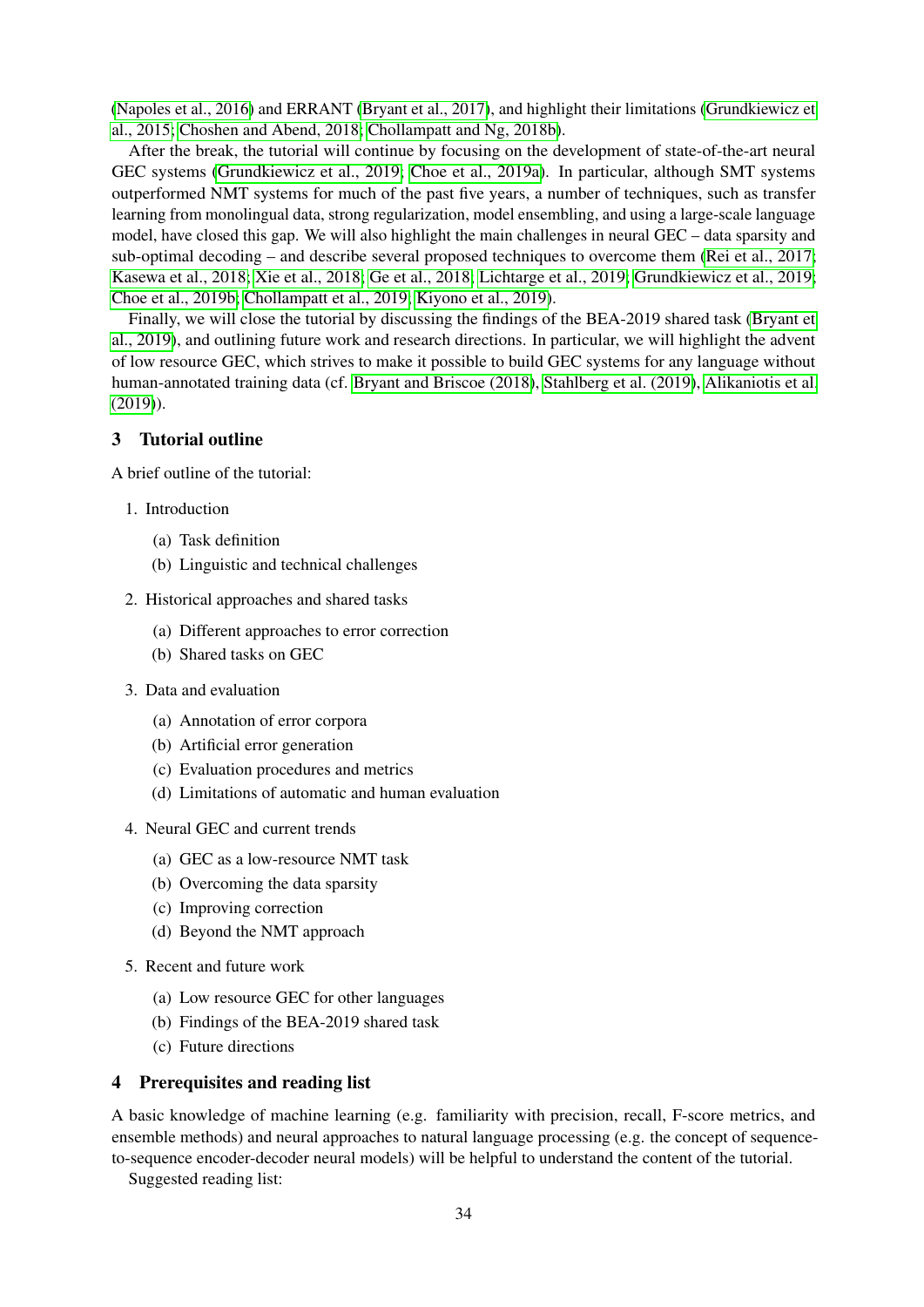- 1. Automated grammatical error detection for language learners. Leacock, Chodorow, Gamon, and Tetreault (2010).
- 2. The CoNLL-2014 shared task on grammatical error correction. Ng, Wu, Briscoe, Hadiwinoto, Susanto, and Bryant (2014).
- 3. Building a state-of-the-art grammatical error correction system. Rozovskaya and Roth (2014).
- 4. Phrase-based machine translation is state-of-the-art for automatic grammatical error correction. Junczys-Dowmunt and Grundkiewicz (2016).
- 5. A multilayer convolutional encoder-decoder neural network for grammatical error correction. Chollampatt and Ng (2018).
- 6. Neural grammatical error correction systems with unsupervised pre-training on synthetic data. Grundkiewicz, Junczys-Dowmunt, and Heafield (2019).
- 7. An empirical study of incorporating pseudo data into grammatical error correction. Kiyono, Suzuki, Mita, Mizumoto, and Inui (2019).

### 5 Instructors

Roman Grundkiewicz is a Researcher at Microsoft Research and a Research Associate in the Institute for Language, Cognition and Computation at the University of Edinburgh. His research interests include machine translation and its applications to automatic grammatical error correction, automatic post-editing, and transliteration. He completed his PhD on "Algorithms for Automatic Grammatical Error Correction" at the Adam Mickiewicz University in Poznan, Poland. He participated in several shared tasks, winning the BEA shared task on GEC in 2019, and the WMT shared tasks on Automated Post-Editing in 2016 and 2018. His teaching experience includes courses on programming languages, artificial intelligence, natural language processing and machine learning. At the Machine Translation Marathons in  $2018^1$  $2018^1$  $2018^1$  and  $2019^2$  $2019^2$  he ran tutorials on the Marian NMT toolkit<sup>[3](#page-2-2)</sup> for an international audience.

**Christopher Bryant**<sup>[4](#page-2-3)</sup> is a Research Associate in the ALTA Institute,<sup>[5](#page-2-4)</sup> based in the Department of Computer Science and Technology at the University of Cambridge. His research interests include automatic grammatical error detection and correction, automatic corpus annotation, and computer aided language learning (CALL). He completed his PhD on "Automatic annotation for grammatical error correction" in 2019 and is the lead developer of the associated ERRor ANnotation Toolkit (ERRANT). Most recently, he also led the organisation of the BEA shared task on GEC in 2019, and has previously given a tutorial on GEC to an international audience at the first summer school on Machine Learning for Digital English Language Teaching in 2017.<sup>[6](#page-2-5)</sup>

Mariano Felice<sup>[7](#page-2-6)</sup> is a Research Associate in the ALTA Institute, based in the Department of Computer Science and Technology at the University of Cambridge. His research interests include grammatical error detection and correction, artificial error generation, automated generation of cloze tests and evaluation methods. He holds a PhD from the University of Cambridge, which focused on the generation of artificial errors to augment learner corpora for translation-based GEC. He was also one of the organisers of the BEA 2019 shared task on Grammatical Error Correction and a tutor of GEC at the first summer school on Machine Learning for Digital English Language Teaching in 2017.

<span id="page-2-0"></span><sup>1</sup><http://statmt.org/mtm18>

<span id="page-2-1"></span><sup>2</sup><http://statmt.org/mtm19>

<span id="page-2-2"></span><sup>3</sup><https://marian-nmt.github.io>

<span id="page-2-3"></span><sup>4</sup>[https://www.cl.cam.ac.uk/˜cjb255/](https://www.cl.cam.ac.uk/~cjb255/)

<span id="page-2-4"></span><sup>5</sup><http://alta.cambridgeenglish.org/>

<span id="page-2-5"></span><sup>6</sup>[https://www.cl.cam.ac.uk/˜hy260/ALTA-Summer-School-Chania-2017/](https://www.cl.cam.ac.uk/~hy260/ALTA-Summer-School-Chania-2017/)

<span id="page-2-6"></span><sup>7</sup>[https://www.cl.cam.ac.uk/˜mf501/](https://www.cl.cam.ac.uk/~mf501/)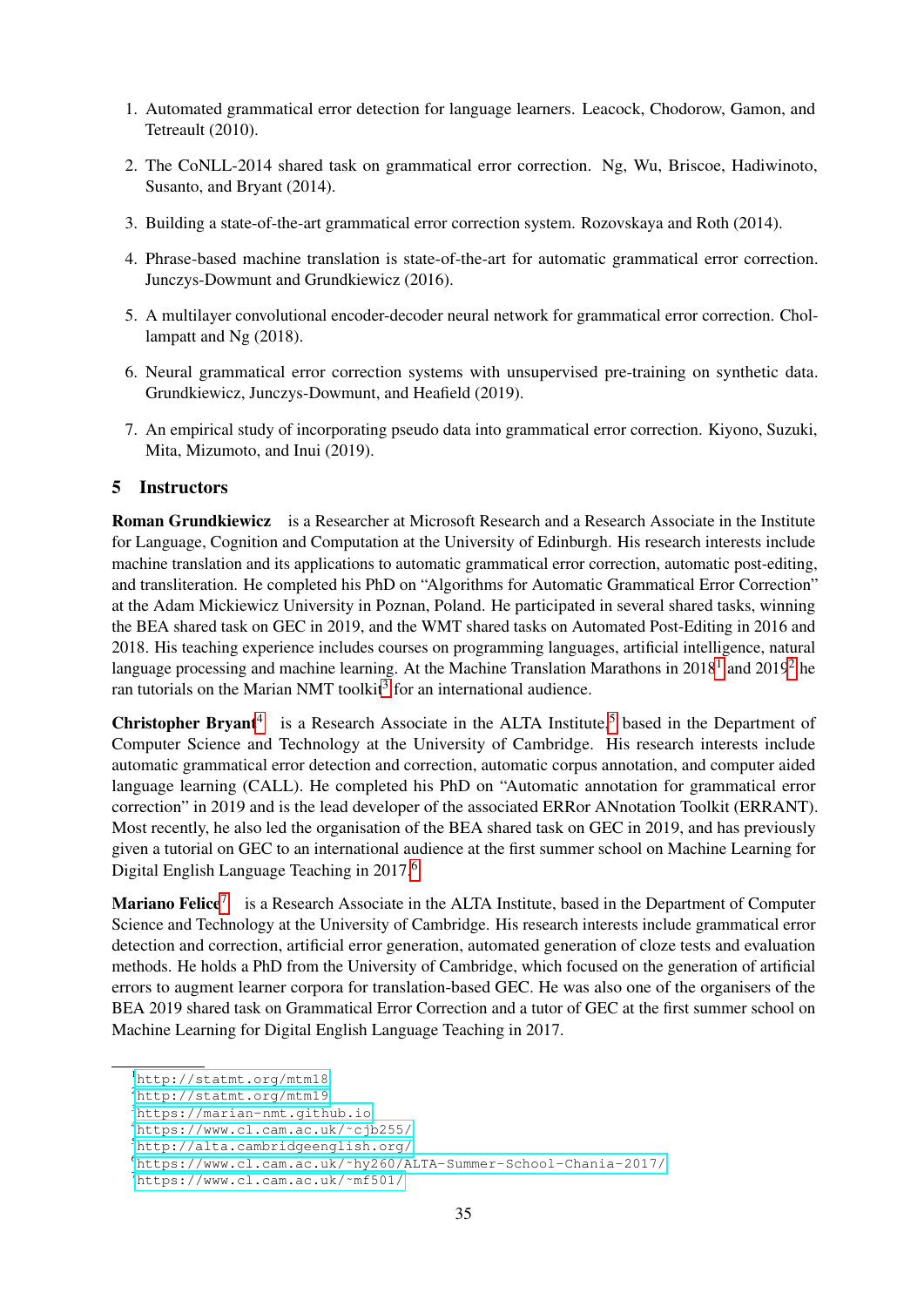#### References

- <span id="page-3-14"></span>Dimitris Alikaniotis, Vipul Raheja, and Joel Tetreault. 2019. The unreasonable effectiveness of transformer language models in grammatical error correction. In *Proceedings of the Fourteenth Workshop on Innovative Use of NLP for Building Educational Applications*, pages 127–133, Florence, Italy, August. Association for Computational Linguistics.
- <span id="page-3-13"></span>Christopher Bryant and Ted Briscoe. 2018. Language model based grammatical error correction without annotated training data. In *Proceedings of the Thirteenth Workshop on Innovative Use of NLP for Building Educational Applications*, pages 247–253, New Orleans, Louisiana, June. Association for Computational Linguistics.
- <span id="page-3-8"></span>Christopher Bryant, Mariano Felice, and Ted Briscoe. 2017. Automatic annotation and evaluation of error types for grammatical error correction. In *Proceedings of the 55th Annual Meeting of the Association for Computational Linguistics (Volume 1: Long Papers)*, pages 793–805, Vancouver, Canada. Association for Computational Linguistics.
- <span id="page-3-2"></span>Christopher Bryant, Mariano Felice, Øistein E. Andersen, and Ted Briscoe. 2019. The BEA-2019 shared task on grammatical error correction. In *Proceedings of the Fourteenth Workshop on Innovative Use of NLP for Building Educational Applications*, pages 52–75, Florence, Italy, August. Association for Computational Linguistics.
- <span id="page-3-3"></span>Yo Joong Choe, Jiyeon Ham, Kyubyong Park, and Yeoil Yoon. 2019a. A neural grammatical error correction system built on better pre-training and sequential transfer learning. In *Proceedings of the Fourteenth Workshop on Innovative Use of NLP for Building Educational Applications*, pages 213–227, Florence, Italy, August. Association for Computational Linguistics.
- <span id="page-3-11"></span>Yo Joong Choe, Jiyeon Ham, Kyubyong Park, and Yeoil Yoon. 2019b. A neural grammatical error correction system built on better pre-training and sequential transfer learning. In *Proceedings of the Fourteenth Workshop on Innovative Use of NLP for Building Educational Applications*, pages 213–227, Florence, Italy, August. Association for Computational Linguistics.
- <span id="page-3-4"></span>Shamil Chollampatt and Hwee Tou Ng. 2017. Connecting the dots: towards human-level grammatical error correction. In *Proceedings of the 12th Workshop on Innovative Use of NLP for Building Educational Applications*, pages 327–333, Copenhagen, Denmark, September. Association for Computational Linguistics.
- <span id="page-3-5"></span>Shamil Chollampatt and Hwee Tou Ng. 2018a. A multilayer convolutional encoder-decoder neural network for grammatical error correction. In *Proceedings of the Thirty-Second AAAI Conference on Artificial Intelligence*, February.
- <span id="page-3-10"></span>Shamil Chollampatt and Hwee Tou Ng. 2018b. A reassessment of reference-based grammatical error correction metrics. In *Proceedings of the 27th International Conference on Computational Linguistics*, pages 2730–2741, Santa Fe, New Mexico, USA, August. Association for Computational Linguistics.
- <span id="page-3-12"></span>Shamil Chollampatt, Weiqi Wang, and Hwee Tou Ng. 2019. Cross-sentence grammatical error correction. In *Proceedings of the 57th Annual Meeting of the Association for Computational Linguistics*, pages 435–445, Florence, Italy, July. Association for Computational Linguistics.
- <span id="page-3-9"></span>Leshem Choshen and Omri Abend. 2018. Automatic metric validation for grammatical error correction. In *Proceedings of the 56th Annual Meeting of the Association for Computational Linguistics (Volume 1: Long Papers)*, pages 1372–1382, Melbourne, Australia. Association for Computational Linguistics.
- <span id="page-3-7"></span>Daniel Dahlmeier and Hwee Tou Ng. 2012. Better evaluation for grammatical error correction. In *Proceedings of the 2012 Conference of the North American Chapter of the Association for Computational Linguistics: Human Language Technologies*, pages 568–572. Association for Computational Linguistics.
- <span id="page-3-6"></span>Daniel Dahlmeier, Hwee Tou Ng, and Siew Mei Wu. 2013. Building a large annotated corpus of learner English: The NUS corpus of learner English. In *Proceedings of the Eighth Workshop on Innovative Use of NLP for Building Educational Applications*, pages 22–31.
- <span id="page-3-0"></span>Robert Dale and Adam Kilgarriff. 2011. Helping our own: The HOO 2011 pilot shared task. In *Proceedings of the 13th European Workshop on Natural Language Generation*, pages 242–249, Nancy, France, September. Association for Computational Linguistics.
- <span id="page-3-1"></span>Robert Dale, Ilya Anisimoff, and George Narroway. 2012. HOO 2012: A report on the preposition and determiner error correction shared task. In *Proceedings of the Seventh Workshop on Building Educational Applications Using NLP*, pages 54–62, Montréal, Canada, June. Association for Computational Linguistics.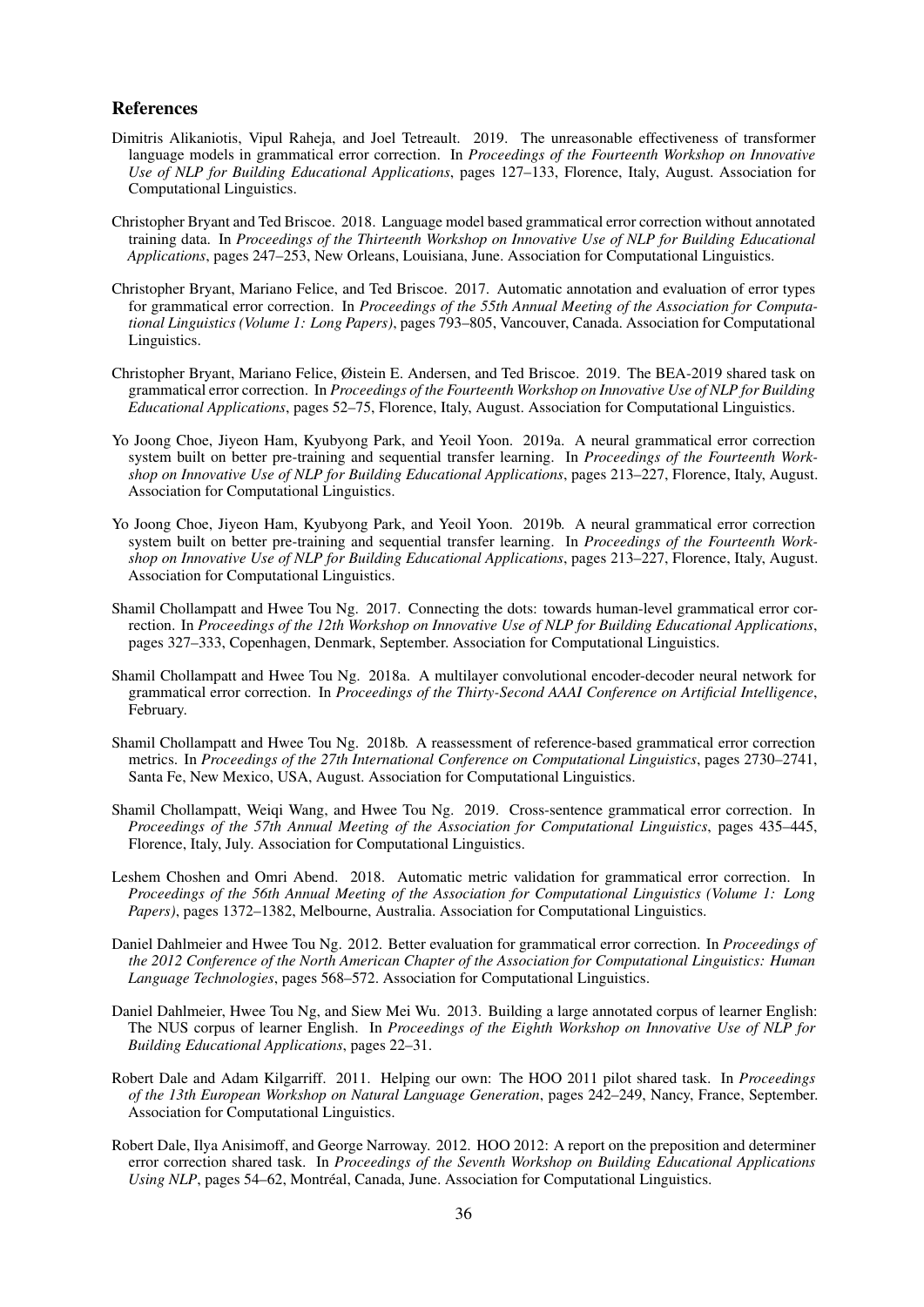- <span id="page-4-3"></span>Rachele De Felice and Stephen G. Pulman. 2008. A classifier-based approach to preposition and determiner error correction in L2 english. In *Proceedings of the 22Nd International Conference on Computational Linguistics - Volume 1*, COLING '08, pages 169–176, Stroudsburg, PA, USA. Association for Computational Linguistics.
- <span id="page-4-8"></span>Mariano Felice and Ted Briscoe. 2015. Towards a standard evaluation method for grammatical error detection and correction. In *Proceedings of the 2015 Conference of the North American Chapter of the Association for Computational Linguistics: Human Language Technologies*, pages 578–587, Denver, Colorado, May. Association for Computational Linguistics.
- <span id="page-4-2"></span>Michael Gamon, Jianfeng Gao, Chris Brockett, Alexandre Klementiev, William B Dolan, Dmitriy Belenko, and Lucy Vanderwende. 2008. Using contextual speller techniques and language modeling for ESL error correction. In *IJCNLP*, volume 8.
- <span id="page-4-12"></span>Tao Ge, Furu Wei, and Ming Zhou. 2018. Reaching human-level performance in automatic grammatical error correction: An empirical study. Technical report, Microsoft Research Technical Report.
- <span id="page-4-10"></span>Roman Grundkiewicz, Marcin Junczys-Dowmunt, and Edward Gillian. 2015. Human evaluation of grammatical error correction systems. In *Proceedings of the 2015 Conference on Empirical Methods in Natural Language Processing*, pages 461–470, Lisbon, Portugal, September. Association for Computational Linguistics.
- <span id="page-4-1"></span>Roman Grundkiewicz, Marcin Junczys-Dowmunt, and Kenneth Heafield. 2019. Neural grammatical error correction systems with unsupervised pre-training on synthetic data. In *Proceedings of the Fourteenth Workshop on Innovative Use of NLP for Building Educational Applications*, pages 252–263, Florence, Italy, August. Association for Computational Linguistics.
- <span id="page-4-4"></span>Marcin Junczys-Dowmunt and Roman Grundkiewicz. 2016. Phrase-based machine translation is state-of-the-art for automatic grammatical error correction. In *Proceedings of the 2016 Conference on Empirical Methods in Natural Language Processing*, pages 1546–1556, Austin, Texas, November. Association for Computational Linguistics.
- <span id="page-4-5"></span>Marcin Junczys-Dowmunt, Roman Grundkiewicz, Shubha Guha, and Kenneth Heafield. 2018. Approaching neural grammatical error correction as a low-resource machine translation task. In *Proceedings of the 2018 Conference of the North American Chapter of the Association for Computational Linguistics: Human Language Technologies, Volume 1 (Long Papers)*, pages 595–606, New Orleans, Louisiana, June. Association for Computational Linguistics.
- <span id="page-4-11"></span>Sudhanshu Kasewa, Pontus Stenetorp, and Sebastian Riedel. 2018. Wronging a right: Generating better errors to improve grammatical error detection. In *Proceedings of the 2018 Conference on Empirical Methods in Natural Language Processing*, pages 4977–4983, Brussels, Belgium, October-November. Association for Computational Linguistics.
- <span id="page-4-14"></span>Shun Kiyono, Jun Suzuki, Masato Mita, Tomoya Mizumoto, and Kentaro Inui. 2019. An empirical study of incorporating pseudo data into grammatical error correction. In *Proceedings of the 2019 Conference on Empirical Methods in Natural Language Processing and the 9th International Joint Conference on Natural Language Processing (EMNLP-IJCNLP)*, pages 1236–1242, Hong Kong, China, November. Association for Computational Linguistics.
- <span id="page-4-0"></span>Claudia Leacock, Martin Chodorow, Michael Gamon, and Joel Tetreault. 2010. Automated grammatical error detection for language learners. *Synthesis lectures on human language technologies*, 3(1):1–134.
- <span id="page-4-13"></span>Jared Lichtarge, Christopher Alberti, Shankar Kumar, Noam Shazeer, Niki Parmar, and Simon Tong. 2019. Corpora generation for grammatical error correction. In *Proceedings of the 2018 Conference of the North American Chapter of the Association for Computational Linguistics: Human Language Technologies*, Minneapolis, USA, June. Association for Computational Linguistics.
- <span id="page-4-6"></span>Tomoya Mizumoto, Mamoru Komachi, Masaaki Nagata, and Yuji Matsumoto. 2011. Mining revision log of language learning SNS for automated japanese error correction of second language learners. In *The 5th International Joint Conference on Natural Language Processing*, pages 147–155.
- <span id="page-4-9"></span>Courtney Napoles, Keisuke Sakaguchi, Matt Post, and Joel Tetreault. 2016. GLEU without tuning. *arXiv preprint arXiv:1605.02592*.
- <span id="page-4-7"></span>Courtney Napoles, Keisuke Sakaguchi, and Joel Tetreault. 2017. JFLEG: A fluency corpus and benchmark for grammatical error correction. In *Proceedings of the 15th Conference of the European Chapter of the Association for Computational Linguistics: Volume 2, Short Papers*, pages 229–234, Valencia, Spain, April. Association for Computational Linguistics.